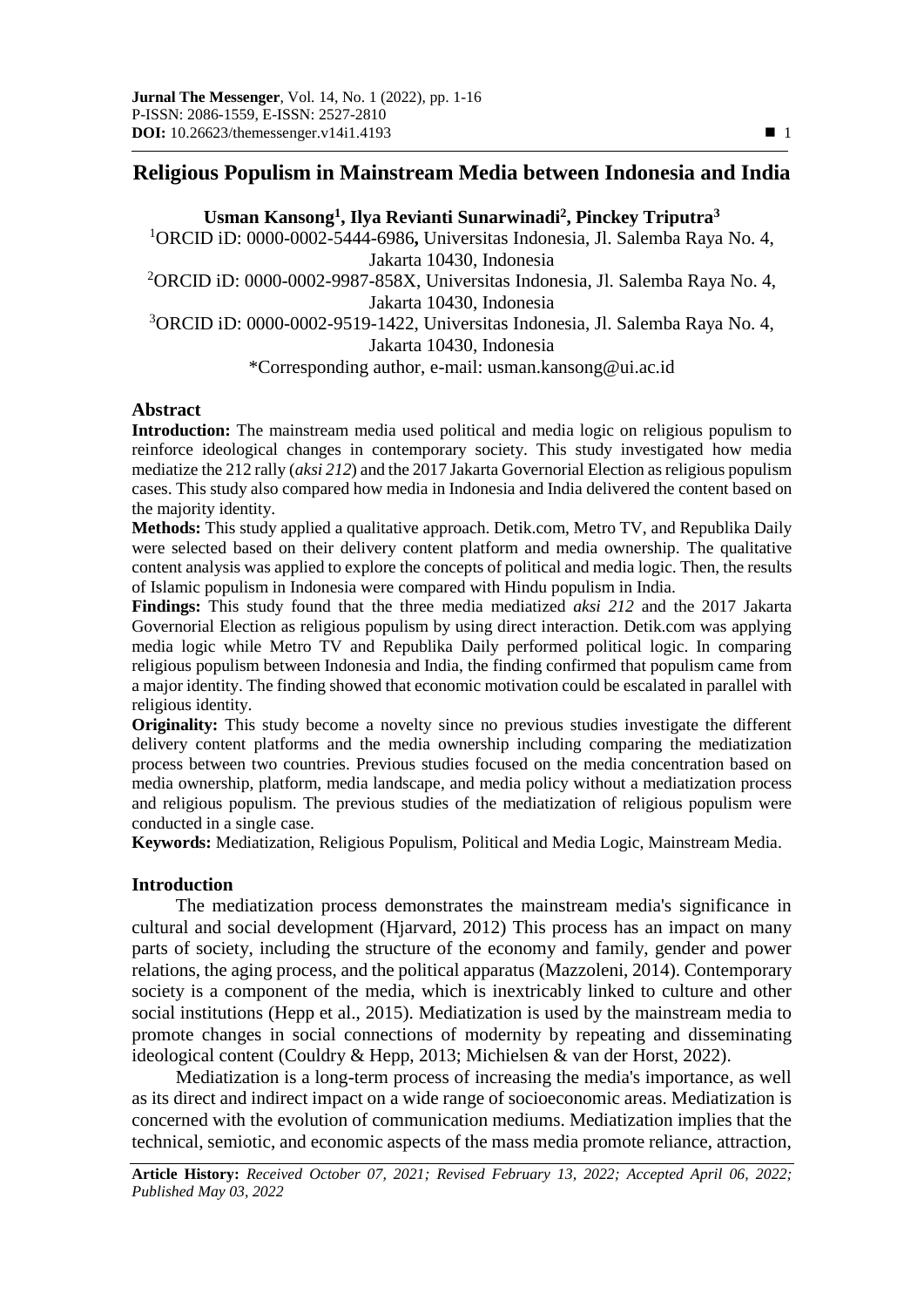and excess (McGuire & Reeves, 2003). These issues are inextricably linked to the three tasks of the media in communication. The first is the forwarding function, which is inherent in media technology's ability to overcome the space and time divide. The second is a semiotic function that involves encoding and arranging messages to make them appropriate for human conversation. The third purpose is the economic function, which emphasizes the uniformity of media goods as a result of mass manufacturing procedures (Wettstein et al., 2018).

If the process occurs in politics, it is referred to as political mediatization. (Strömbäck, 2008). Political mediatization is growing the prominence of the media and its impact on political processes, players, organizations, and institutions (Mazzoleni, 2014). The media, as a major source of public and political information, autonomously influences politics by constructing themselves according to their desire. Political logic controls the content and coverage of current affairs including politics in the media (Strömbäck & Esser, 2014). In selecting content direction and coverage, the media uses news value criteria rather than political actors or institutional positions (Bachmann et al., 2022).

Religious populism is one style of politics mediated via the political and media argumentation. Populism is a political strategy in which the loyal are pitted against the elite (Dehanas & Shterin, 2018). Religious populism has two elements and is reproduced in various faiths (Apahideanu, 2014). The first dimension is profoundly religious in the sense that Religion is characterized by its relationship to the spiritual world. This dimension takes the shape of a traditional religion, which is structured in order to achieve God's design and plan. It also indicates that believers have a special relationship with God. As a result, Christian populism is doing God's job by fighting against godless foes on Earth. Second, the disguised religious component discusses the sacralization of politics in contemporary culture. Another spiritually concealed component of religious populism is the sacralization of politics in contemporary society (Block & Negrine, 2017). Religion has molded it, and it is oriented on holy experience. Populism, in this sense, embodies and characterizes entities with secular purposes. This is separate from the ultimate and transcendent forces that reshape the world as a result of ordinary evil politics. Although the two characteristics are distinct, they compliment one another. Whenever the hidden religious component of groups that appear secular makes open announcements, the spiritual aspect emerges (Apahideanu, 2014).

In the aftermath of the 2017 Jakarta Governarial Election, foreign media speculated that Ahok's defeat was due to their Christian faith. As a result, The BBC covered the story with the headline *"Jakarta election: Christian governor concedes to Muslim rival"* (BBC News, 2017). USA Today published a story titled *"Muslim voters outs Jakarta's Christian governor"* (Maresca, 2017). Similarly, the New York Times ran a story with the headline *"Jakarta Governor Concedes Defeat in Religiously Tinged Election"* (Cochrane, 2017). Furthermore, albeit not as straightforward as the BBC, USA Today, or the New York Times, Al-Jazeera story's nailed the identity emotion in the tumultuous 2017 Jakarta Governarial Election with the title *"Governor Ahok concedes Jakarta election to Baswedan"* (Al Jazeera, 2017). In a special report published between August 26 and September 1, 2017, The 2017 Jakarta Governarial Election was mentioned in the Economist magazine, *"The Puzzle of Political Islam."* According to reports, Islamists supporting Anies Baswedan persuaded Muslim electors that voting a non-Muslim leader is prohibited.

**Jurnal The Messenger**, Vol. 14, No. 1 (2022), pp. 1-16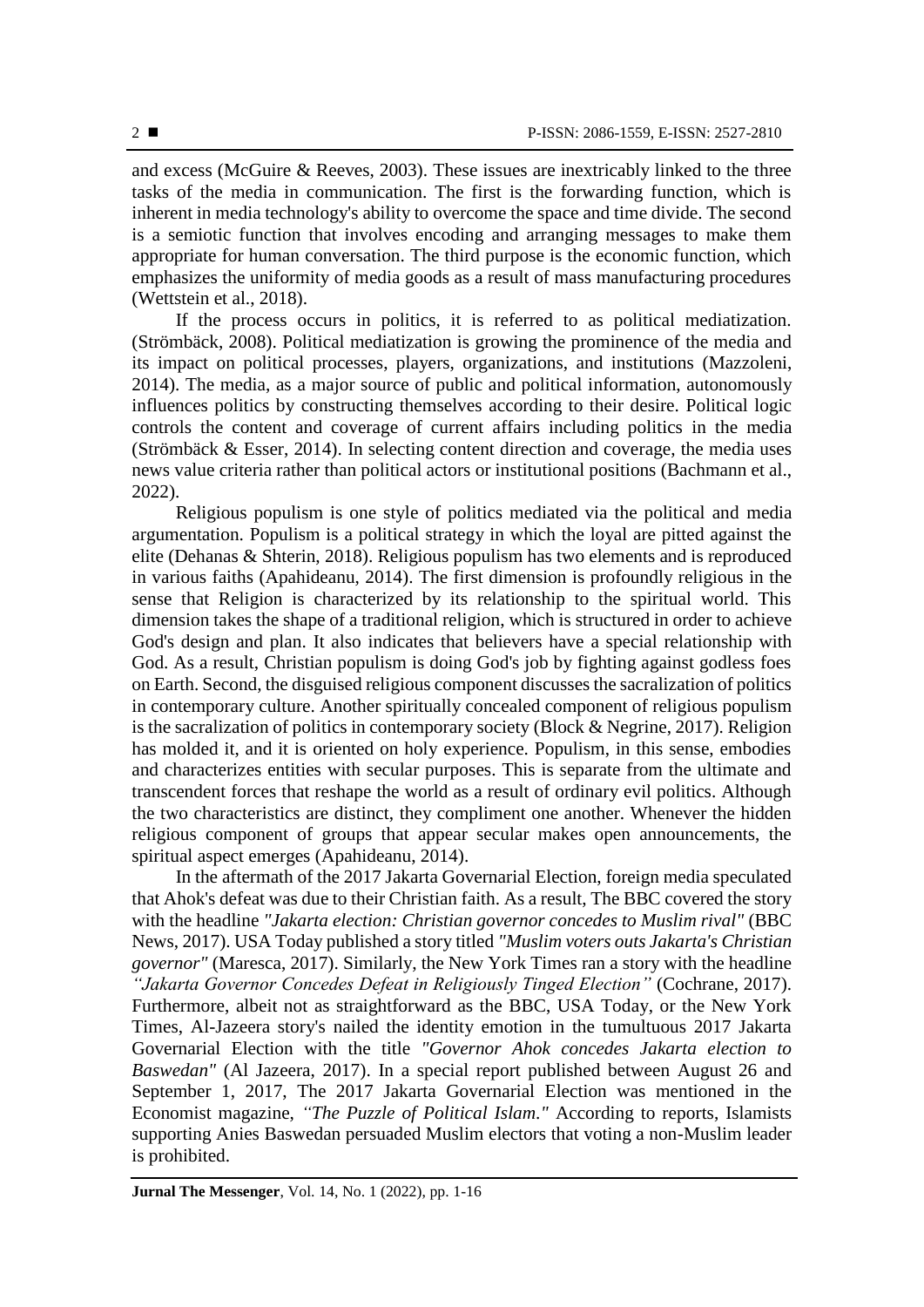The 2017 Jakarta Governarial Election was noted as one of Islamic or religious populism in Indonesia. Previously, Islamic populism occurred before Indonesian independence with the rise of Syarikat Islam (Hadiz, 2016). Syarikat Islam was the metamorphosis of Syarikat Dagang Islam. Syarikat Dagang Islam fought to strengthen Muslim economics, especially in facing the dominance of Chinese businesses which was supported by Dutch colonial. On the other side, Dutch colonial gave economic privileges to secular elites and Chinese minority (Hadiz, 2016; Sommers, 2009). The change from Syarikat Dagang Islam to Syarikat Islam caused riots in Kudus, Solo, and Surabaya. In those cities, the business competition between Indonesian and Chinese was fierce. Islam was used to encouraging an anti-Chinese mindset. Syarikat Islam members were suspected as the actors of an anti-Chinese riot in Kudus, Central Java, since the actors were identified very Islamic identity (Purdey, 2006; Sommers, 2009).

Like the 2017 Jakarta Governarial Election, one of the governor's candidates, Basuki Tjahaja Purnama (Ahok) was a Christian religion and Chinese minority. During his duty as acting Governor and his campaign as an incumbent candidate before the election, he was accused of insulting Islam by referring to a verse in the Koran in his speech (BBC News, 2017). Consequently, *umma* obstructed Ahok to be a governor for the second period. *Umma* expressed the refusal against Ahok by arranging various *aksi bela Islam* rallies (Islam defending action), culminating in the rally on December 2, 2016 or known widely as *aksi 212* (CNN Indonesia, 2018). Ahok was charged and sentenced to two years in prison (BBC News, 2017). The court said that Purnama was 'convincingly guilty of committing blasphemy' (Al Jazeera, 2017). The accusation and the rallies delegitimated Ahok as a candidate of Jakarta's governor. *Umma* was confronted by elites represented by Ahok, Christian, and the Chinese elite. *Umma* as a representative of religious populists expressed that the next Jakarta governor ought to be a Muslim (Hadiz, 2016, 2017).

However, *aksi 212*, or the demonstration of religious populism was not democracy, but mobocracy (Di Tella, 2008). *First*, there was socially mass mobilization with or without autonomous class organizations. *Second*, *aksi 212*'s mass was mobilized in terms of religious and ethnic sentiment, not in terms of class. *Third*, most religious leadership came from middle-class sectors (Di Tella, 2008). Moreover, the two largest Islamic organizations, NU and Muhammadiyah did not participate in *aksi 212* (Aziz, 2017).

Previous studies showed that Indonesia performed Islamic populism (Hara, 2018; Mietzner, 2018) or religious populism (Barton et al., 2021) as political mediatization (Dehanas & Shterin, 2018), especially during the 2017 Jakarta Governarial Election (Setijadi, 2017). Unfortunately, there are no specific studies concerned about the main role of media during their reports in the 2017 Jakarta Regional Election. Previous studies found that the media have an important role in the success or failure of populism (Freedman, 2018; Hameleers et al., 2017; Mudde & Kaltwasser, 2017). Although, populism is shaped in reaction to the political context and societal structures (Bergem, 2022). Media is called a domestic actor had a significant role to raise or develop populism (Manucci, 2017; Mudde & Kaltwasser, 2017). Populism mobilization is facilitated by the media (Alonso-Muñoz & Casero-Ripollés, 2020; Schmidtke, 2021). Populist political actors used and were covered by the media, among other outlets, to express their messages and connect with the people (Block & Negrine, 2017). The mainstream media is the principal means of communicating politics to the general population (Reiter et al., 2021). Politicians rely on the news media to assess public opinion (Romeijn, 2020). They use media coverage as public opinion agents to gain attention, acceptance, and legitimacy for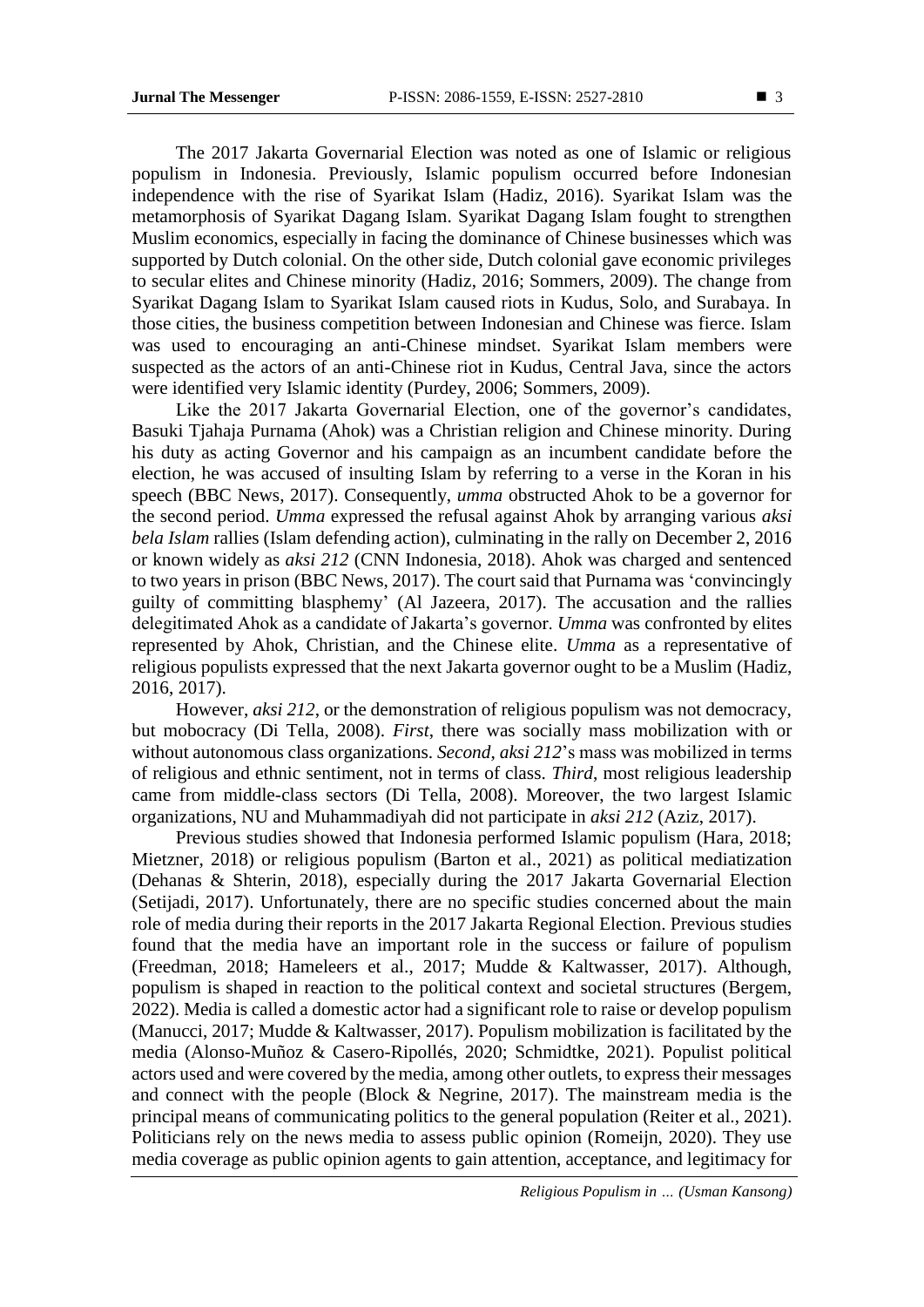their actions (Wettstein et al., 2018). Therefore, the first objective of this study is to investigate how media mediatize Islamic populism by qualitatively analyzing the contents of some media on different delivery platforms and different media ownerships.

Islamic populism as religious populism was identified as a means for political actors to get sympathy from their followers (Barton et al., 2021), especially before the election (Setijadi, 2017). A prior study discovered that the right-wing populist Bharatiya Janata Party (BJP) employed a similar form of Hinduism populism in India during the 2014 general election (Yilmaz et al., 2021). In Indonesia, the majority is Islam identity (Zuhdi, 2018) while in India, Hinduism identity is the majority (Chakravarty et al., 2019). The result of a previous study about populism in Malaysia that had Islam identity as majority showed that Malaysian politics is neither populist nor likely to veer that way (Weiss, 2020). In Pakistan, religious populism was observed in vote banks, electives, party structure, and experience in electoral politics (Sabat & Qadar, 2020). A recent study showed populism in Turkey that had Islam as the majority identity was not explored on media logic or mediatization process (Uysal, 2022). A prior research in India reported on social fragmentation in villages dominated by Hindus, villages dominated by Muslims, and villages with a nearly equal percentage of both religious groups (Chakravarty et al., 2019). Therefore, the second objective of this study is to compare the mediatization of Islamic populism in Indonesia and the mediatization of Hindu populism in India based on their majority of religious identity.

The two objectives of this study become novelty since no previous studies investigate the different delivery content platform and the media ownership including comparing the mediatization process between two countries. Previous studies focused on the media concentration based on media ownership (Lim, 2011), platform (Tapsell, 2014), media landscape (Nugroho et al., 2013) and media policy (Sukmayadi, 2019) without mediatization process and religious populism. The previous studies of mediatization of religious populism were conducted in single case (Barton et al., 2021; Chakravarty et al., 2019; Sabat & Qadar, 2020; Uysal, 2022; Weiss, 2020).

## **Methods**

This study applied a qualitative approach to populism (Hepp et al., 2015) to accomplish the objective. The first objective of this study was conducted through qualitative content analysis (Bengtsson, 2016; Irwansyah & Hardiah, 2020; Mayring, 2014; Peker, 2022) on the coverage of *aksi 212* on December 2, 2016, and the 2017 Jakarta Governarial Election. The momentum of *aksi 212* and the 207 Jakarta Governarial Election was picked to address the research question based on factual data (Hammarberg et al., 2016). Three media such as Detik.com, MetroTV, and Republika Daily were selected as contextual single case studies (Ridder, 2017; Simons, 2015; Yin, 2018). Detik.com was selected as Indonesia's first and most popular news website because of its widest audience reach and popularity. Metro TV was selected as Indonesia's premier news media television station as it advocated tolerance and pluralism (Wölfer & Foroutan, 2022), multiculturalism, diversity, and nationalism (Ayuningtyas & Alif, 2009). Islamist publication Republika Daily as digital, epaper, and print news media was selected for its support of conservative policies (Steele, 2018). The key person of the three media were interviewed (Caiani & Carvalho, 2021) to enrich the qualitative data from content analysis and to explore their policy on religious populism.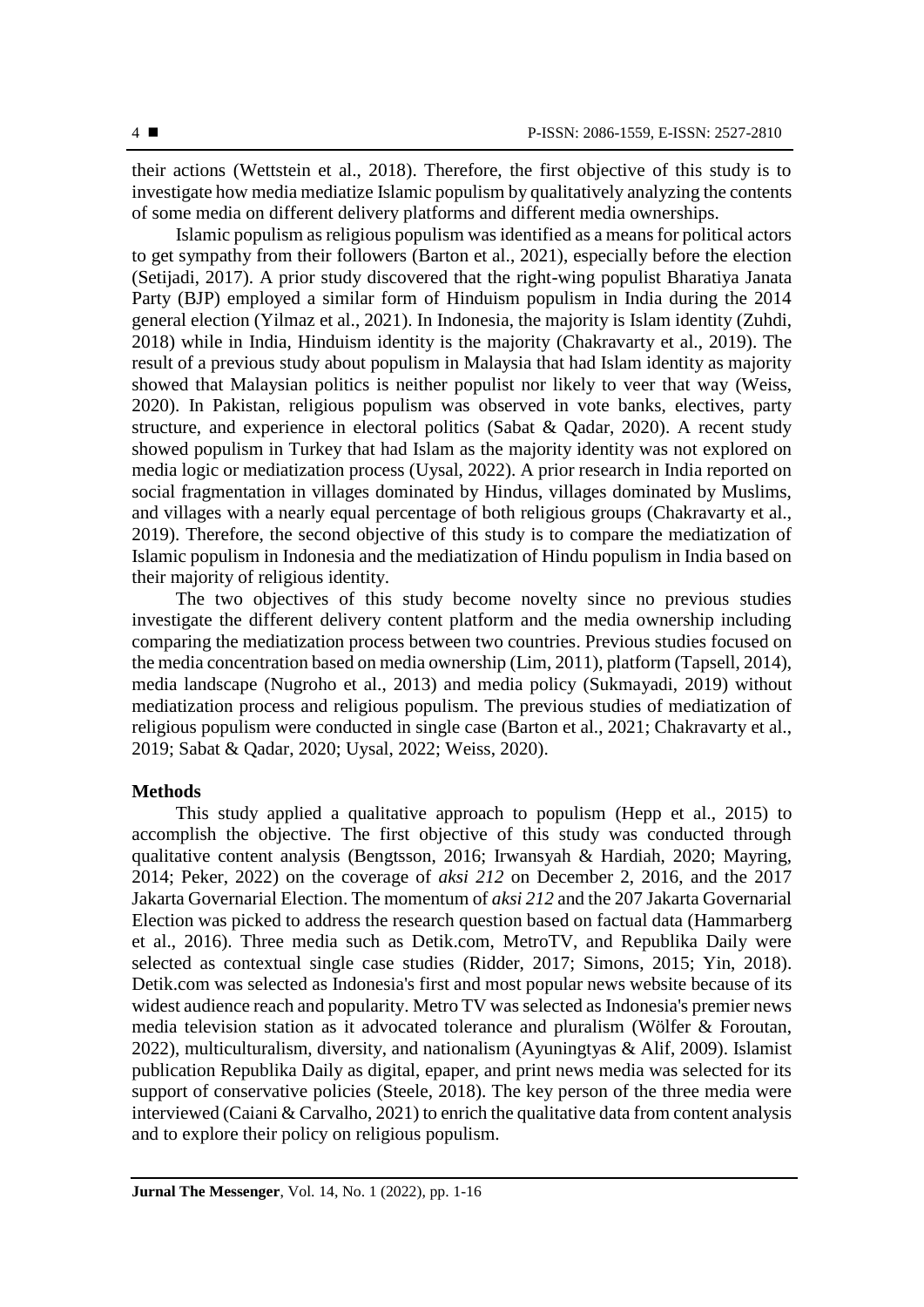The way of three media mediatize the Islamic populism was analyzed based on (1) media logic and (2) political logic (Strömbäck, 2008). Media logic was a driving force behind news agendas (Maurer et al., 2022). Media logic, in its broadest sense, encompasses the everyday editorial shaping and structuring of media material (Cushion et al., 2016). Specifically, media logic refers to the institutional, technological, and social elements, including the formats, manufacturing and distribution routine, traditions, and requirements of news media (Strömbäck, 2011). Political logic refers to the requirement to design, decide on, and implement policies, as well as the need to succeed in various strategies for winning support in elections or the war for public opinion, as well as in bargaining and negotiations (Strömbäck & Esser, 2014). Then, the comparison of mediatization (Grinberg, 2022) between Islamic and Hinduism populism would be analyzed through the history, activities, representation, and media use (Moffitt & Tormey, 2013). The history, activities, representation, and media use were explored via directs interaction between populist actors and media (Manucci, 2017). The result of the comparison was mostly presented in the discussion part. Finally, this study applied source triangulation (Guion, 2002; Honorene, 2017; Irwansyah, 2020).

#### **Results**

This study found that Detik.com, Metro TV, and Republika Daily mediatized *aksi 212*, the rally took place on the second of December 2016. In the 2017 Jakarta Governorial Election, *aksi 212* was the apex of the Islamic populist movement or plan to defeat Ahok, a Chinese and Christian candidate. The three media came with different angel or points of view on delivering the news not only because of their different platform and ownership but also their media or political logic.

This study found that Chairul Tanjung owns Detik.com, Indonesia's largest online media outlet. Chairul Tanjung was a former economic coordinator minister in President Susilo Bambang Yudhoyono cabinet. Yudhoyono's son, Agus Harimurti Yudhoyono was one of the Jakarta's Governor candidates, besides Ahok and Anies. This study found people believed that Detik.com supported Agus. Due to Islamic populism benefiting Agus, people believed that Detik.com supported Islamic populism. However, from the media management perspective, Detik.com tried its best to be independent media (personal communication with Detik.com's Editor in Chief (Iin Yumiyanti), October 2018). By qualitatively analyzing the content of Detik.com on *aksi 212*, this study showed that Detik.com is relatively neutral to Islamic populism.

In the case of Metro TV, this study found the first news TV station in Indonesia was owned by Surya Paloh. Surya Paloh was also the founder and the leader of the NasDem Party. This study found that Metro TV was influenced by its owner. Metro TV and its proprietors, at the very least, promoted some common principles including pluralism, tolerance, multiculturalism, diversity, and nationalism. This study showed that Metro TV was less independent. NasDem supported Ahok in the 2017 Jakarta Governorial Election. Metro TV in the name of political pluralism also supported Ahok (personal communication with Metro TV's News Director (Don Bosco Selamun), November 2018). Based on the Metro TV's reportage on *aksi 212*, this study showed that Metro TV avoided covering *aksi 212*. Metro TV tended to cover *aksi 212* from a government perspective, not from Islamic populist actors' perspectives. This study also found Metro TV was beyond critical to Islamic populism. Metro TV was not only non-Islamic populism media but anti-Islamic populism media.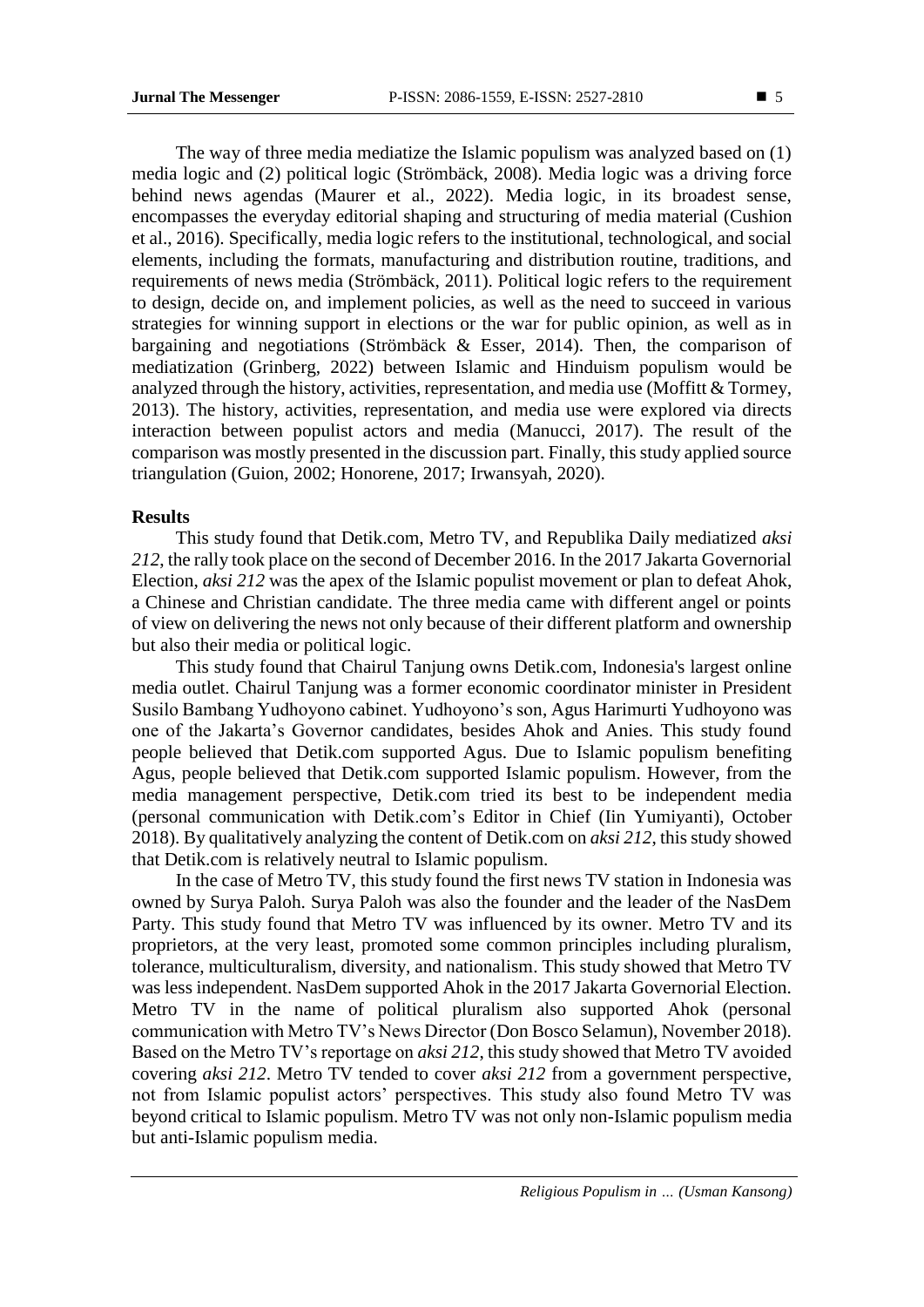In terms of Republika Daily, this study found that Republika Daily was widely recognized as an Islamic daily owned by tycoon Erick Thohir and published by Mahaka Holding. Republika Daily was less independent of either its readers, the majority of whom were Muslim entities, the Islamic community, or the Islamic political parties, many of whom placed ads in the daily (personal communication with Republika Daily's Editor in Chief (Irfan Junaidi), October 2018). Today's Republika journalists are proud of Erick Thohir and Mahaka for removing Republika from politics and putting it on a sound financial foundation. However, this study discovered that the newspaper has faced the consequences for this change toward commercialization, now replicating common opinion rather than questioning readers' or advertisers' perceived interests. This study showed that Republika Daily remained politically conservative. Based on the Republika Daily's covering on *aksi 212*, this study found that Republika Daily tended to be very supportive or positive to Islamic populism. Republika Daily glorified *aksi 212* by publishing some photo galleries. Moreover, in January 2019, Republika Daily got the 212 Award from the Grand Reunion of the 212 Alumni Committee. Republika Daily was found as an Islamic populist media or pro-Islamic populism media.

The finding about *aksi 212* was summarized into (1) the media is the primary source of information, (2) the foundation date, (3) the establishment history, (4) number of audiences, (5) ultimate role in the public area, (6) ownership, (7) affiliation of ownership, (8) type of media, and (9) media ideology (see Table 1).

| No.              | Description                                             | Detik.com                                                                              | MetroTV                                                                                                    | Republika Daily                                                                                          |
|------------------|---------------------------------------------------------|----------------------------------------------------------------------------------------|------------------------------------------------------------------------------------------------------------|----------------------------------------------------------------------------------------------------------|
| 1.               | The media is<br>the primary<br>source of<br>information | Mainly dotcom with<br>YouTube as an<br>alternative channel                             | Mainly audiovisual<br>(television<br>broadcasting), and<br>dotcom and<br>YouTube as<br>alternative outlets | Mainly print paper<br>with dotcom and<br>YouTube as<br>alternative outlets                               |
| 2.               | The founding<br>date                                    | July 9, 1998                                                                           | November 25, 2020                                                                                          | <b>January 4, 1993</b>                                                                                   |
| 3.               | The<br>establishment<br>history                         | The initial<br>online media                                                            | The initial 24 hours<br>of news television                                                                 | The initial Islamic<br>print newspaper                                                                   |
| $\overline{4}$ . | Number of<br>audiences                                  | 70 million unique<br>visitors; 1.31 million<br>of Youtube's<br>subscribers             | 3.18 million of<br>Youtube's<br>subscribers                                                                | 160.000 exemplars<br>(1999/2000); 1<br>million viewers;<br>7.31 thousand<br>subscribers on<br>Youtube    |
| 5.               | Ultimate role in<br>the public area                     | $(1)$ To convey<br>social and<br>political<br>awareness<br>(2) To reveal<br>previously | $(1)$ The news<br>information's<br>integrity,<br>speed, and<br>veracity<br>(2) Democracy<br>wave witness   | $(1)$ moderate<br>Islamic voice<br>(2) Information<br>pluralism<br>(3) Islamic political<br>voice funnel |

Table 1. The comparison of *aksi 212* mediatization

**Jurnal The Messenger**, Vol. 14, No. 1 (2022), pp. 1-16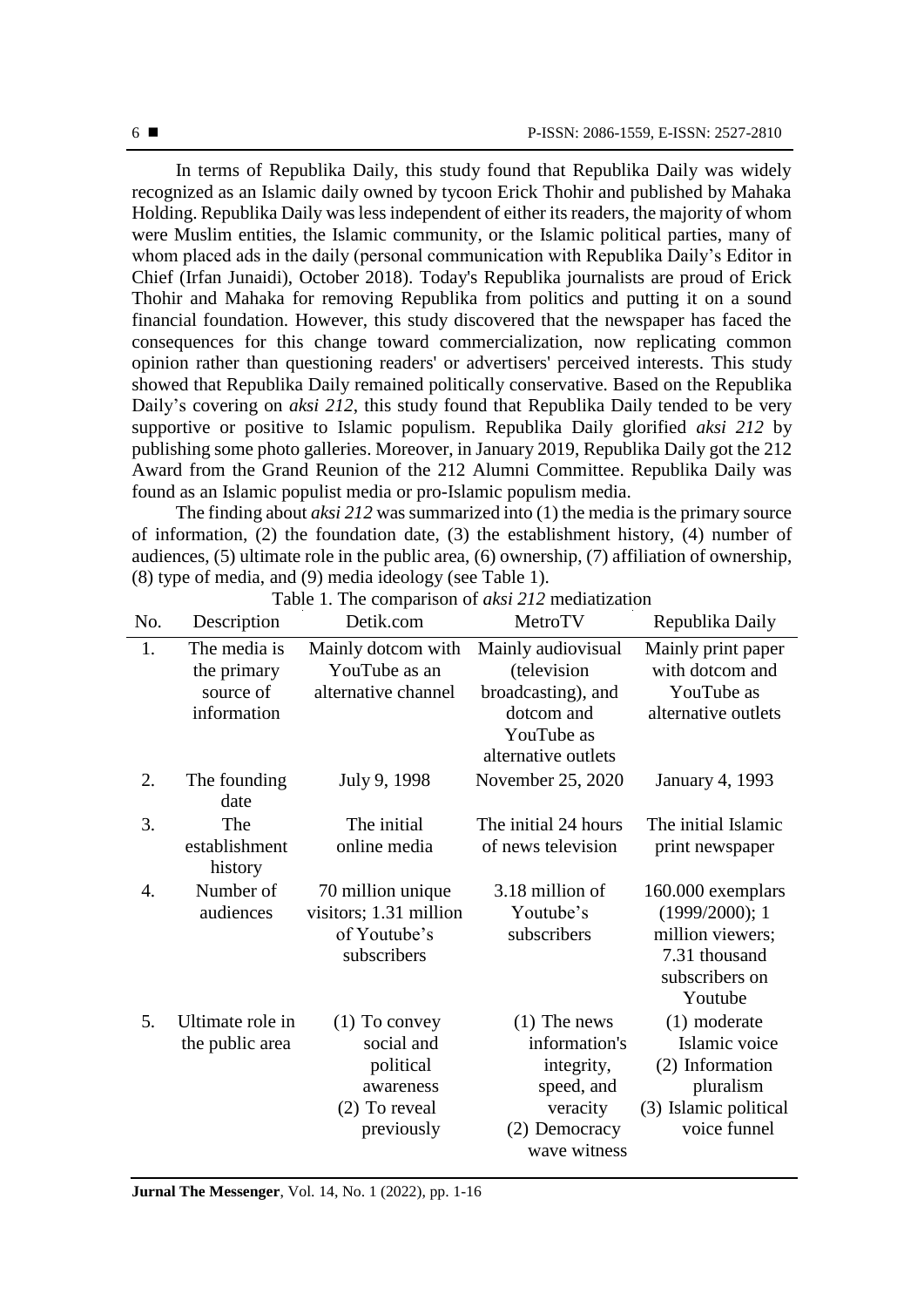|    |                             | unfolded<br>phenomenon<br>(3) To discover<br>people,                                                                           | (3) The keeper<br>of the state's<br>legacy<br>(4) Inspiration                             | (4) Islamic<br>cosmopolitanism                                                                                                    |
|----|-----------------------------|--------------------------------------------------------------------------------------------------------------------------------|-------------------------------------------------------------------------------------------|-----------------------------------------------------------------------------------------------------------------------------------|
|    |                             | government,<br>and the rest of<br>the globe                                                                                    | for creativity                                                                            |                                                                                                                                   |
| 6. | Ownership                   | Chairul Tanjung                                                                                                                | Surya Paloh                                                                               | Erick Thohir                                                                                                                      |
| 7. | Affiliation of<br>ownership | Businessman,<br>former chair for the<br>national economic<br>committee, and<br>former coordinating<br>ministry of<br>economics | Businessman,<br><b>Leaders of National</b><br>Democrat (Nasdem)<br><b>Political Party</b> | Businessman,<br>Ministry of state<br>enterprise                                                                                   |
| 8. | Type of media               | Partly independence                                                                                                            | Interdependence                                                                           | Interdependence                                                                                                                   |
| 9. | Media ideology              | Claimed as<br>independent media,<br>neutral for political<br>participants                                                      | Diversity,<br>multiculturalism,<br>nationalism,<br>pluralism, and<br>tolerance            | Stand up for Islamic<br>entities, Islamic<br>organizations,<br>conservative Islamic<br>politics, and Islamic<br>political parties |

Note: This table shows the comparison of media based on qualitative content analysis

This study also compared media publications about religious populism in Indonesia and India. The comparison finding between Indonesia and India was showed as (1) type of religious populism, (2) history of populism, (3) type of media reports, (4) populism representation, (5) the enemy term of populism, (6) role of media on populism, and (7) the media freedom (see Table 2).

| No | Concept               | т т<br>Indonesia            | India                    |
|----|-----------------------|-----------------------------|--------------------------|
| 1. | Type of religious     | Islamic Populism            | <b>Hinduism Populism</b> |
|    | populism              |                             |                          |
| 2. | History of populism   | The appearance of           | Mobilization of the      |
|    |                       | Syarikat Islam              | people beyond castes and |
|    |                       | Organization in 1912 as     | class against 'the       |
|    |                       | the metamorphosis of        | establishment' by Gandhi |
|    |                       | Syarikat Dagang Islam to    | and Singh in the 1960s   |
|    |                       | face the dominance of       |                          |
|    |                       | Chinese business that was   |                          |
|    |                       | supported by Dutch          |                          |
|    |                       | colonial in 1905s           |                          |
| 3. | Type of media reports | Three types of media: $(1)$ | A single type of media:  |
|    |                       | Islamic populist media, (2) | Hinduism populist media  |
|    |                       | anti-Islamic populist       |                          |
|    |                       | media, (3) Neutral media    |                          |
| 4. | Populism              | Majority identity as        | Majority identity as     |

# Table 2. Comparison between religious populism in Indonesia and India

*Religious Populism in … (Usman Kansong)*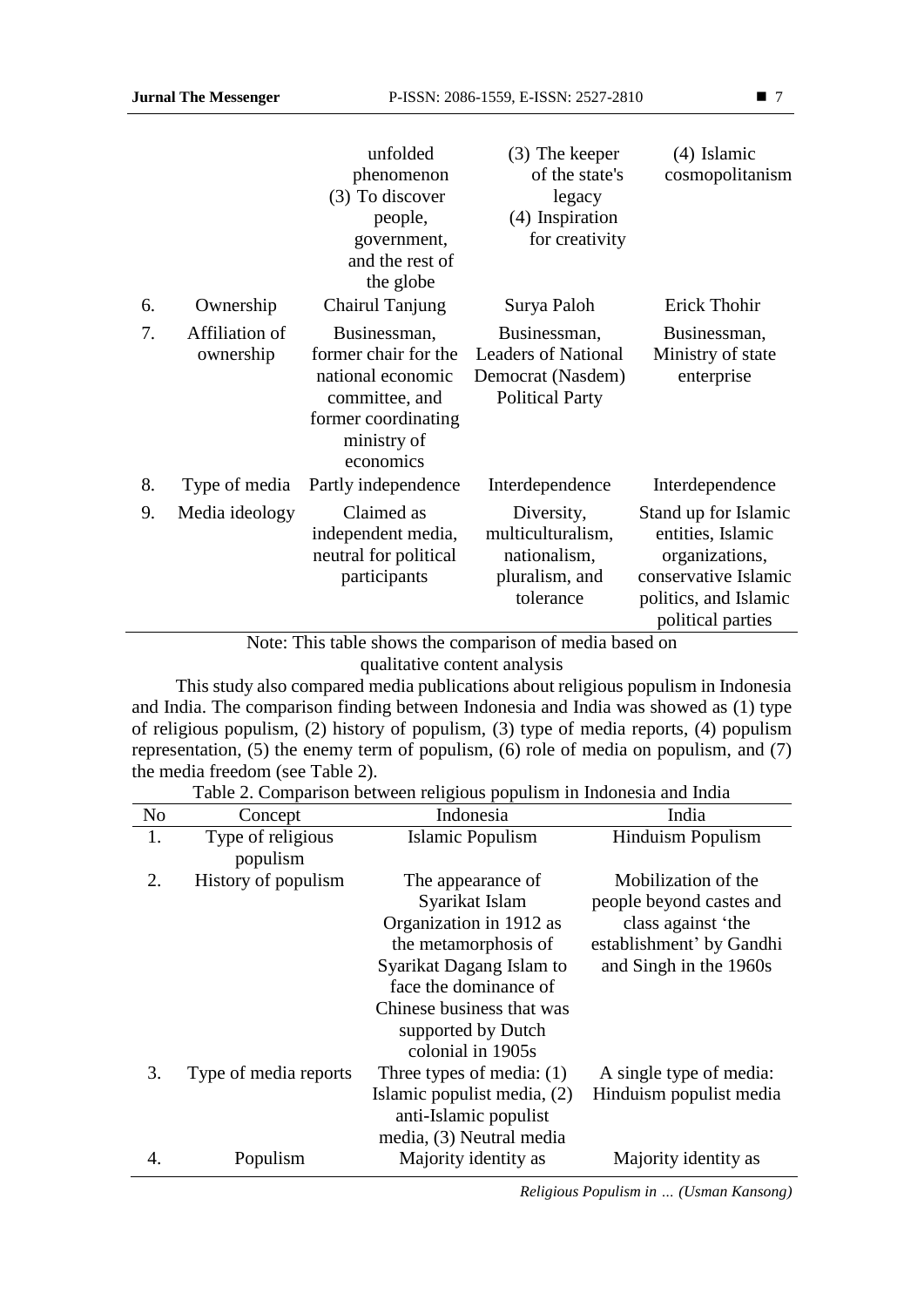|    | Representation                | populism and minority<br>identities as 'others'      | populism and minority<br>identities as 'others' |
|----|-------------------------------|------------------------------------------------------|-------------------------------------------------|
| 5. | The enemy term of<br>populism | Christian and 'non<br>pribumi' as a cultural term    | Muslim and Christian as<br>cultural terms       |
| 6. | Role of media on              | Media is a central factor                            | Media has been a central                        |
|    | populism                      | for the movement of<br>populist orientation          | factor for the rise of<br>populist orientation  |
|    | The media freedom             | Media got press freedom<br>to mediatize the support, | The media had no<br>freedom to report 'anti-    |
|    |                               | the contra, and the neutral<br>of populism           | Hinduism' or 'Muslim'                           |

Note: This table describes the finding of comparison between Indonesia and India based on qualitative content analysis

This study showed seven findings (see Table 2). *Firstly*, both Indonesia and India raised religious populism from the majority identity. In Indonesia, Islamic populism comes from Muslim identity and in India, Hinduism populism comes from Hindu identity as the majority identity in both countries. *Secondly*, in terms of populism history, in Indonesia, Islamic populism was a response to the dominance of the Chinese in the economic sector. Like in India, as the initiators of Hinduism populism, Indira Gandhi and Chaudhuri Charan Singh crystallized the strong socio-economic overtone in the 1960s. *Thirdly*, this study found that in Indonesia, there are three types of media reports. The first type of media report is the Islamic populist media that support by covering the activities of Islamic populists: (1) pro Islamic populism, (2) anti-Islamic populism, and (3) neutral media. Meanwhile, in India, media were largely controlled by Hindu populism. This study found most of the media was pro-Hinduism populism. *Fourthly*, both in Indonesia dan India, religious populism comes from the majority identity. Islam is widely embraced by most Indonesian people and Hinduism is believed by the majority of Indians. Both considered the minority as the identity of 'others'.

In Indonesian Islamic populism, *ulema* elites or Islamic organizations presented themselves as representative of the *umma*; the elites mobilized *umma*. In India, the Bharatiya Janata Party (BJP) presents themselves as representative of the people. *Fifthly*, in Indonesia, the enemy term of religious populism was Christian and 'nonpribumi'. In Indonesian Islamic populism, *ulema* elites or Islamic organizations presented themselves as representative of the *umma*; the elites mobilized *umma*. The term comes as a cultural term rather than a political term. It is similar to India, whereas Muslim and Christian were considered as cultural terms. BJP is a political party that nowadays employs Hindu populism in cultural terms to reach power in India. *Sixthly*, both in Indonesia and India, media is a central factor for the rise and the movement of religious populism. *Finally*, in terms of media freedom, Indonesian media enjoyed the freedom whether to cover or not about populism. In India, there is no press freedom about religious populism on media coverage. The Indian press had no choice except to support the Hindu populism of BJP or did omission (silent).

#### **Discussion**

Popular mobilization in the 2017 Jakarta Governorial Election showed Indonesia's growing Islamic populism. Islamic populism historically was more used for economic issues. Since Reform Era, Islamic populism was more used for political issues. However,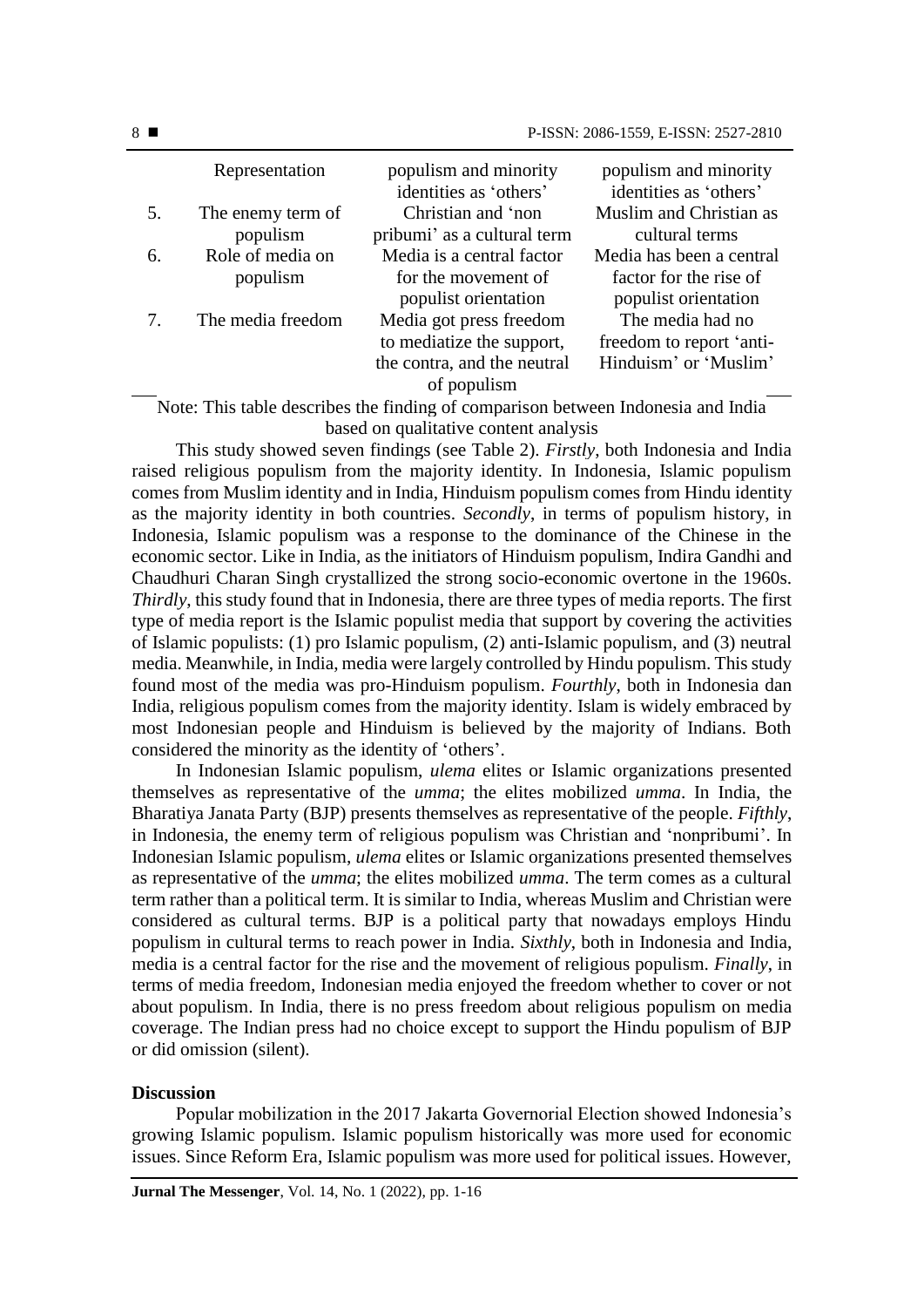the Islamic actors remained to employ elite versus *umma* discourse and identity politics in both economic populism and political populism. The populism in many parts of the world, either Islamic populism in Indonesia or Hindu populism in India, employs elite versus people discourse and identity politics (Barton et al., 2021; Yilmaz et al., 2021).

*Aksi 212* and the 2017 Jakarta Governorial Election were found as a part of populism that was mediatized by three media (Detik.com, Metro TV, and Republika Daily). This finding confirmed that mediatization of populism was a part of the mediatization of politics (Schroeder, 2017). This finding also revealed that mediatization is a long-term trend of increasing media prominence, media have a direct or indirect impact on many aspects of society (Strömbäck, 2008). In terms of politics, the long-term process of political mediatization has increased the prominence of the media and its spillover effects on political processes including players, organizations and institutions (Strömbäck & Esser, 2014).

Both *aksi 212* and 2017 Jakarta Governorial Election as populism activities were found embedded in news media coverage on Detik.com, Metro TV, and Republika Daily. This finding was similar to the previous study (Moffitt & Tormey, 2013) that emphasized that contemporary populism can not be separated from the media. It also confirmed the result of a previous study that showed media plays an important role in the success or failure of populist power (Mudde & Kaltwasser, 2017). Media was a domestic actor that caused populism to rise and develop. Populist parties might succeed in setting the agenda or in using the press agent for election purposes (Manucci, 2017). This study enriched the previous study that found news production is not only driven by politicians' interests and needs but also by the taste and preference of media consumers, which potentially shape populist political cultures (Strömbäck & Esser, 2014; Wettstein et al., 2018). The finding of current study was also like another previous study finding that populism is a communicative phenomenon and populist politics highly has a positive correlation with media populism or known as mediatized populism (Mazzoleni, 2014). As the result, the objectivity and impartiality of news media became less taken-for-granted (Sehl et al., 2022) when offering news production to mediatize about religious populism.

This study confirmed that the three observed media applied direct interaction in terms of the mediatization of populism to cover the interaction between populist actors and mainstream media (Manucci, 2017). Direct interactions occur if political players shape their messages as media conferences, release publications, party events, and interviews, using the media system including digital media (Güvercin, 2022) to disseminate their messages. This sort of interaction can provide three different results depending on the type of media response: legitimization or stigmatization of the political actor in the case of (1) positive or (2) negative reports, preservation of the status quo in the case of a (3) neutral report (Manucci, 2017). All findings on the observed media also confirmed the previous studies of media logic (Maurer et al., 2022) and political logic (Cushion et al., 2016; Strömbäck, 2011; Strömbäck & Esser, 2014).

This study showed the comparison of religious populism in Indonesia and India based on the mainstream media coverage. This finding confirmed that the mainstream media either online, audiovisual, or print media played a vital role in political mediatization based on religious populism (Hjarvard et al., 2012). At the same time, media coverage of religious populism developed political logic and media logic (Esser & Strömbäck, 2014). On religious populism, both political and media logic determined the agenda-setting of media to reproduce and disseminate their news value to influence public opinion (Couldry & Hepp, 2013).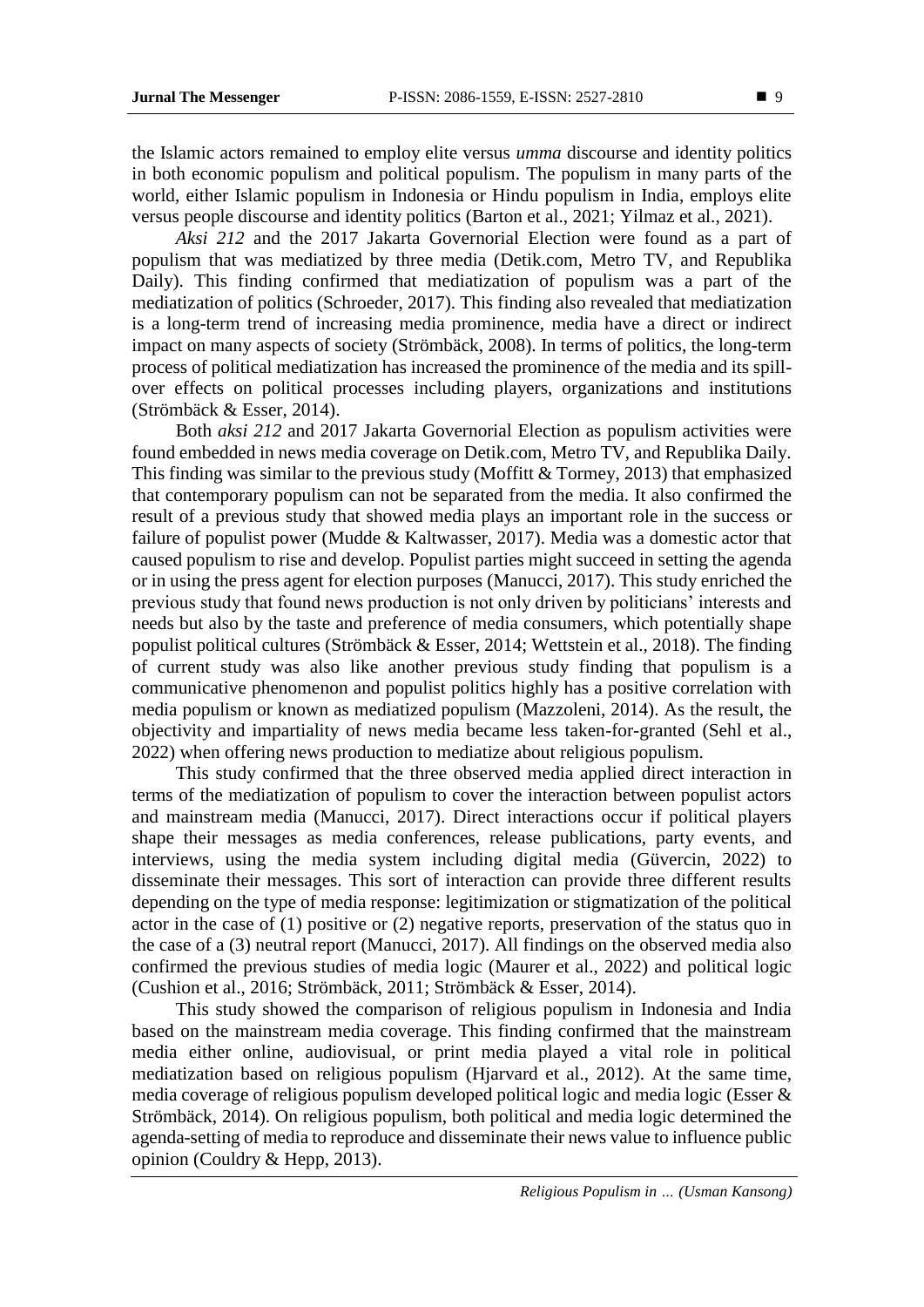The media played their own agenda based on the media logic to produce political logic. For example, Detik.com was founded with a focus on speed in mind (Anggoro, 2012), As a part of online media logic, Detik.com produced populist framing (Caiani  $\&$ Carvalho, 2021) to attract readers. Meanwhile, Republika Daily produced political logic on their news to attract the loyal readers' symphaty. The news of Republika Daily reflected and affiliated to religious populism (Hadiz, 2016). In addition to Metro TV, their impartiality of religious populism lead and exhibit to a pluralism-based political logic (Ufen, 2019).

The current study confronted the previous study that digital media especially social media platforms were critical in disseminating populist messages to a huge number of individuals (Alonso-Muñoz & Casero-Ripollés, 2020). Mainstream media curated their news to specify their media or political logic. This curation was a part of new approach on gatekeeping. The idea of curated flows was the fundamental action of new media environment to produce, select, filter, annotate, or frame of content (Thorson & Wells, 2016). Mainstream media could not only use the classical gatekeeping but they must embrace the new approach of gatekeeping. Moreover, the media have the digital or online version of news delivery platform including hybrid media (Iosifidis & Wheeler, 2018).

Previous research revealed that new media focused on digital, internet, and social media were a fruitful ground for religious populism's voice (Siles et al., 2021; Solahudin & Fakhruroji, 2020). They provide the fertile ground for populists to develop certain symbols (Gerbaudo, 2018; Hopster, 2021). However, another previous study showed that the agenda setting of mainstream media steered the news of right-wing populism (Brown & Mondon, 2021). It means any media could mediatize any kind of populism including religious or right-wing populism (Barton et al., 2021).

The challenge for mainstream media for religious or right-wing populism was the media actor denied the agenda-setting power and the process of deflection (Brown & Mondon, 2021). The media actors may amplify their ideas and movements into different and alternative media. The mainstream media's coverage was limited and based on the agenda defining both political and media logic. Media players who were previously unnoticed by mainstream media selected alternative media for their populist audiences (Müller & Schulz, 2021).

Previous study raised normative question about the implication of populism in social media in the realm of democratic ethics and ideals (Nadler, 2019). Although, there is a guide for journalists to reduce the amplification of populism (Phillips, 2019), the trend of populism including religious populism increased in the middle of post-truth era (Fraune & Knodt, 2018). Moreover, populism in the post-truth era was a threat to democracy (Iosifidis & Wheeler, 2018). As the pre-eminent and expert in political communication, mass media had come increasingly to the fore (Schlesinger, 2020). Therefore, the responsibility of mainstream media as the fourth estate of democracy including in cyberspace (Tumber, 2010) was needed to control radical religious and right-wing populism. At the same time, mainstream media need to dismiss allegations as a result of being enslaved by elite consensus politics (Flew & Iosifidis, 2020). Mainstream media could be media infrastructure to flourish democratic societies (Nadler, 2019).

## **Conclusion**

The political mediatization process affected how mainstream media strengthen religious populism. In the context of Indonesia and India, mainstream media covered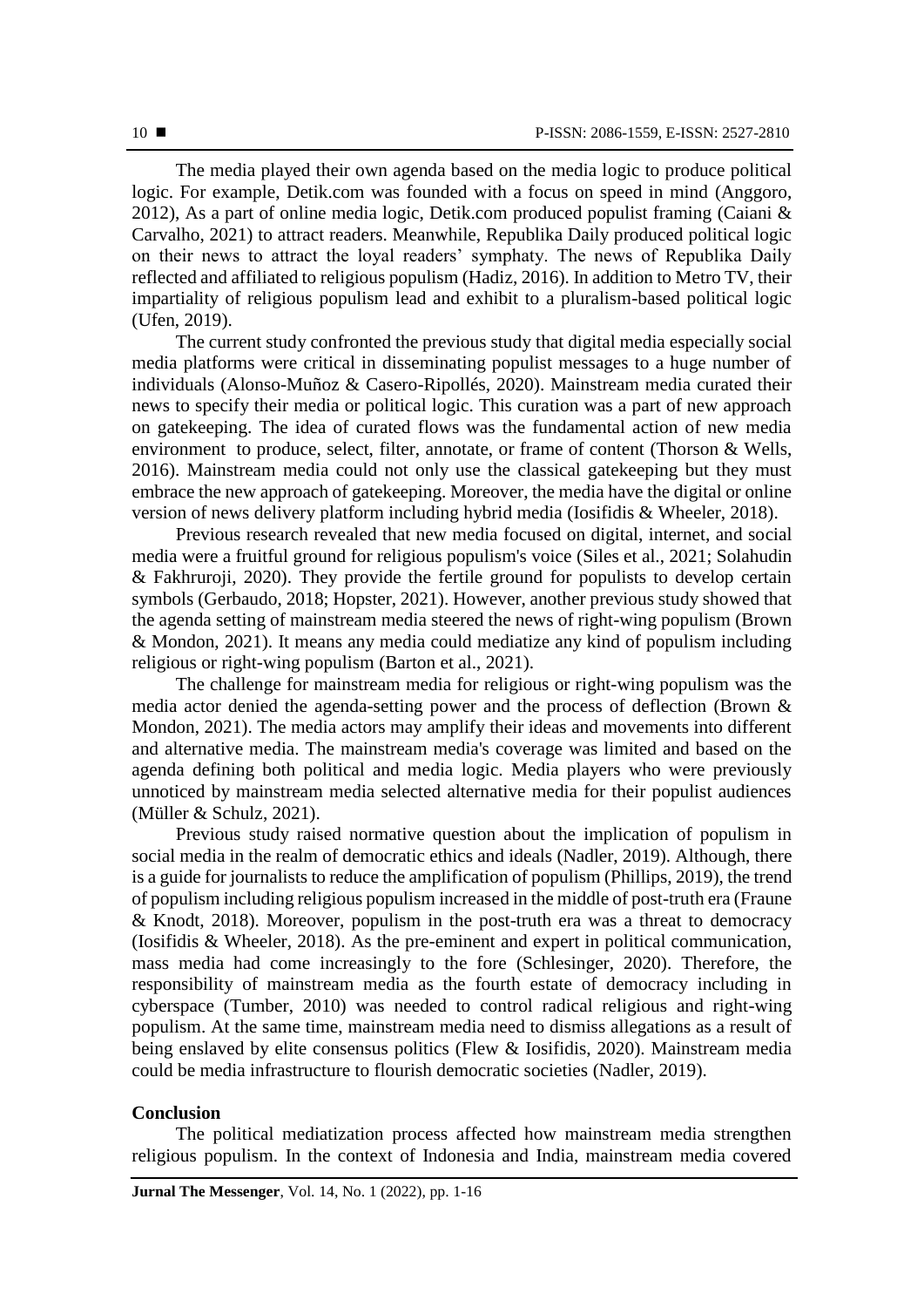religious populism based on political logic and media logic. The coverage of mainstream media that gave a priority to political logic would gain the benefit of media logic. The mainstream media that used their own logic in their coverage were freely to mediatize, reproduce, and disseminate ideological content. The comparison between religious populism in Indonesia and India based on the media mainstream coverage used news value to determine content direction and coverage. The mainstream media played an important role in mediatized religious populism in broader society. Although there is no direct interaction with their audience, the agenda-setting of media still succeeds to develop a public opinion, especially in religious populism. At the same time, mainstream media as the fourth estate of democracy could control religious populism and become media infrastructure to flourish democratic societies. This study revealed the important role of mainstream media to mediatize religious populism. The future study could be a focus on the role of religious populism actors to build their agenda through mainstream media and alternative news and social media. Therefore, this study recommends how the actor of religious populism exploits the new media such as social media to expose their existence, activities, messages, and movement including the interaction with their followers especially in Indonesia context.

## **Conflict of Interest**

We certify that there is no conflict of interest with any financial, personal, or other relationships with other people or organizations related to the material discussed in the manuscript.

## **Acknowledgments**

The authors would like thank: FISIP UI for PUTI Doctoral Grant No: NKB-1295/UN2.R3.1/HKP.05.00/2018; key source person of this study such as Don Bosco Selamun (Metro TV), Iin Yumiyanti (Detik.com), and Irfan Junaidi (Republika Daily).

## **References**

- Al Jazeera. (2017). *Jakarta governor Ahok found guilty of blasphemy*. Al Jazeera. https://www.aljazeera.com/news/2017/5/9/jakarta-governor-ahok-found-guilty-ofblasphemy
- Alonso-Muñoz, L., & Casero-Ripollés, A. (2020). Populism Against Europe in Social Media: The Eurosceptic Discourse on Twitter in Spain, Italy, France, and United Kingdom During the Campaign of the 2019 European Parliament Election. *Frontiers in Communication*, *5*(August), 1–12. https://doi.org/10.3389/fcomm.2020.00054

Anggoro, A. S. (2012). *Detikcom: Legenda Media Online*. Buku Kita.

- Apahideanu, I. (2014). Unicameralism versus Bicameralism Revisited The Case of Romania. *Romanian Political Science Review*, *7*(1), 47–88. https://nbnresolving.org/urn:nbn:de:0168-ssoar-446351
- Ayuningtyas, R., & Alif, M. G. (2009). Strategi Metro TV: Menghadapi persaingan di industri pertelevision nasional (sebuah studi kasus). *Journal of Business Strategy and Execution*, *2*, 50–62. https://journal.binus.ac.id/index.php/JBSE/article/view/194

Aziz, N. (2017). *"Bersifat politis", NU dan Muhammadiyah tidak ikuti aksi 212 di depan DPR - BBC News Indonesia*. https://www.bbc.com/indonesia/indonesia-39026197 Bachmann, P., Eisenegger, M., & Ingenhoff, D. (2022). Defining and Measuring News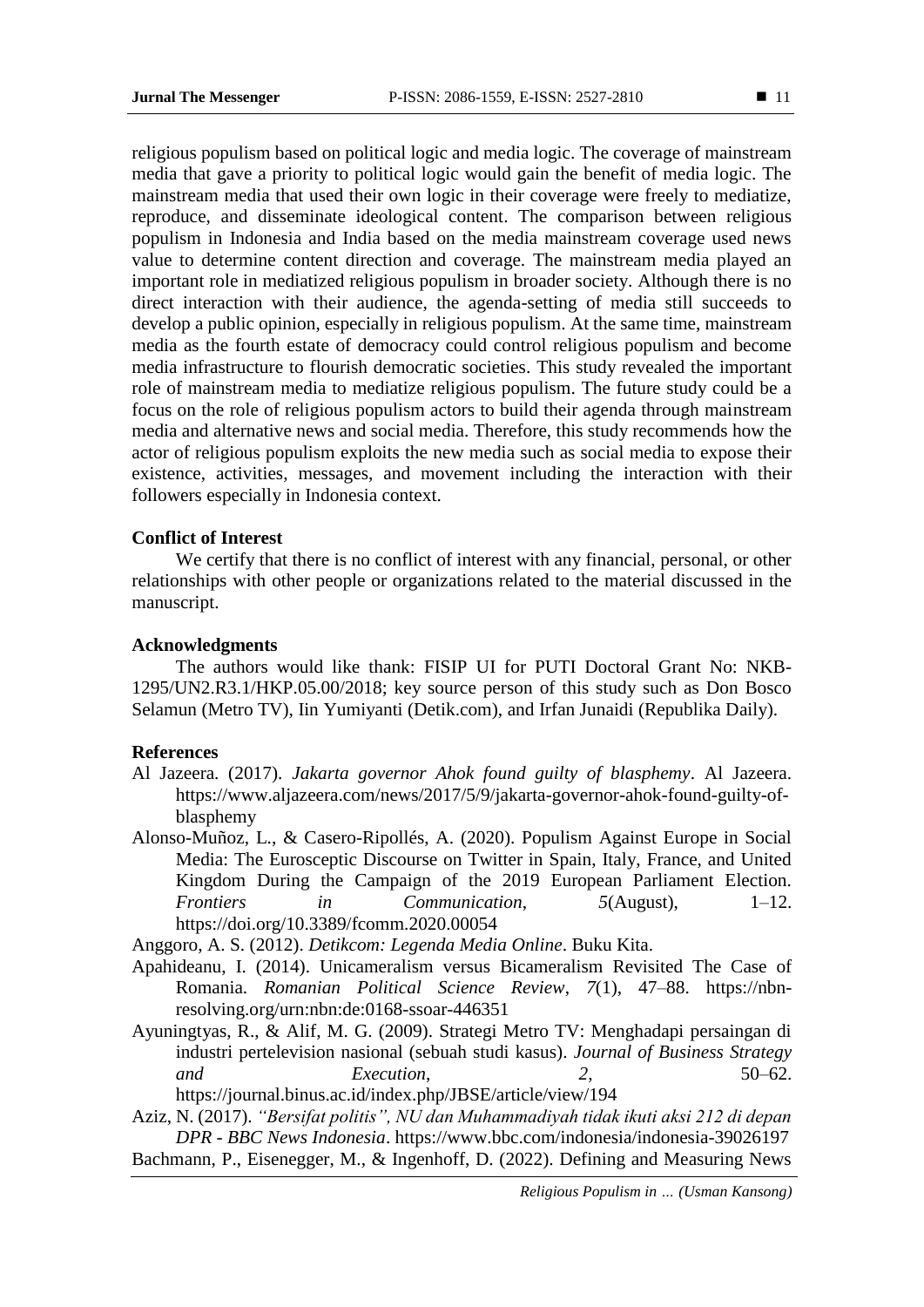Media Quality: Comparing the Content Perspective and the Audience Perspective. *International Journal of Press/Politics*, *27*(1), 9–37. https://doi.org/10.1177/1940161221999666

- Barton, G., Yilmaz, I., & Morieson, N. (2021). Religious and pro-violence populism in Indonesia: The rise and fall of a far-right islamist civilisationist movement. *MDPI Religions*, *12*(6), 1–22. https://doi.org/10.3390/rel12060397
- BBC News. (2017). *Jakarta governor Ahok found guilty of blasphemy*. BBC News. https://www.bbc.com/news/world-asia-39853280
- Bengtsson, M. (2016). How to plan and perform a qualitative study using content analysis. *NursingPlus Open*, *2*, 8–14. https://doi.org/10.1016/j.npls.2016.01.001
- Bergem, I. M. (2022). Leaving the Discursive Definition of Populist Social Movements: The Case of the Yellow Vest Movement. *Political Studies*. https://doi.org/10.1177/00323217211063727
- Block, E., & Negrine, R. (2017). The populist communication style: Toward a critical framework. *International Journal of Communication*, *11*(1), 178–197. https://ijoc.org/index.php/ijoc/article/view/5820
- Brown, K., & Mondon, A. (2021). Populism, the media, and the mainstreaming of the far right: The Guardian's coverage of populism as a case study. *Politics*, *41*(3), 279– 295. https://doi.org/10.1177/0263395720955036
- Caiani, M., & Carvalho, T. (2021). The use of religion by populist parties : the case of Italy and its broader implications. *Religion, State & Society*, *49*(3), 211–230. https://doi.org/10.1080/09637494.2021.1949935
- Chakravarty, S., Fonseca, M. A., Ghosh, S., Kumar, P., & Marjit, S. (2019). Religious fragmentation, social identity and other-regarding preferences: Evidence from an artefactual field experiment in India. *Journal of Behavioral and Experimental Economics*, *82*, 101451. https://doi.org/10.1016/j.socec.2019.101451
- CNN Indonesia. (2018). *Aksi 212, dari Mulut Ahok ke Reuni Aroma Pilpres*. https://www.cnnindonesia.com/nasional/20181201121150-20-350369/aksi-212 dari-mulut-ahok-ke-reuni-aroma-pilpres

Cochrane, J. (2017). *Jakarta Governor Concedes Defeat in Religiously Tinged Election - The New York Times*. https://www.nytimes.com/2017/04/19/world/asia/jakartaelection-ahok-anies-baswedan-indonesia.html

- Couldry, N., & Hepp, A. (2013). Conceptualizing mediatization: Contexts, traditions, arguments. *Communication Theory*, *23*(3), 191–202. https://doi.org/10.1111/comt.12019
- Cushion, S., Thomas, R., Kilby, A., Morani, M., & Sambrook, R. (2016). *Interpreting the media logic behind editorial decisions: Television news coverage of the 2015 U.K. general election campaign*. https://doi.org/10.1177/1940161216664726
- Dehanas, D. N., & Shterin, M. (2018). Religion and the rise of populism. *Religion, State & Society*, *46*(3), 177–185. https://doi.org/10.1080/09637494.2018.1502911
- Di Tella, T. S. (2008). Populism. In W. Outhwhite (Ed.), *Kamus lengkap pemikiran sosial modern*. Kencana Prenada Media Group.
- Flew, T., & Iosifidis, P. (2020). Populism, globalisation and social media. *International Communication Gazette*, *82*(1), 7–25. https://doi.org/10.1177/1748048519880721
- Fraune, C., & Knodt, M. (2018). Sustainable energy transformations in an age of populism, post-truth politics, and local resistance. *Energy Research and Social Science*, *43*(May), 1–7. https://doi.org/10.1016/j.erss.2018.05.029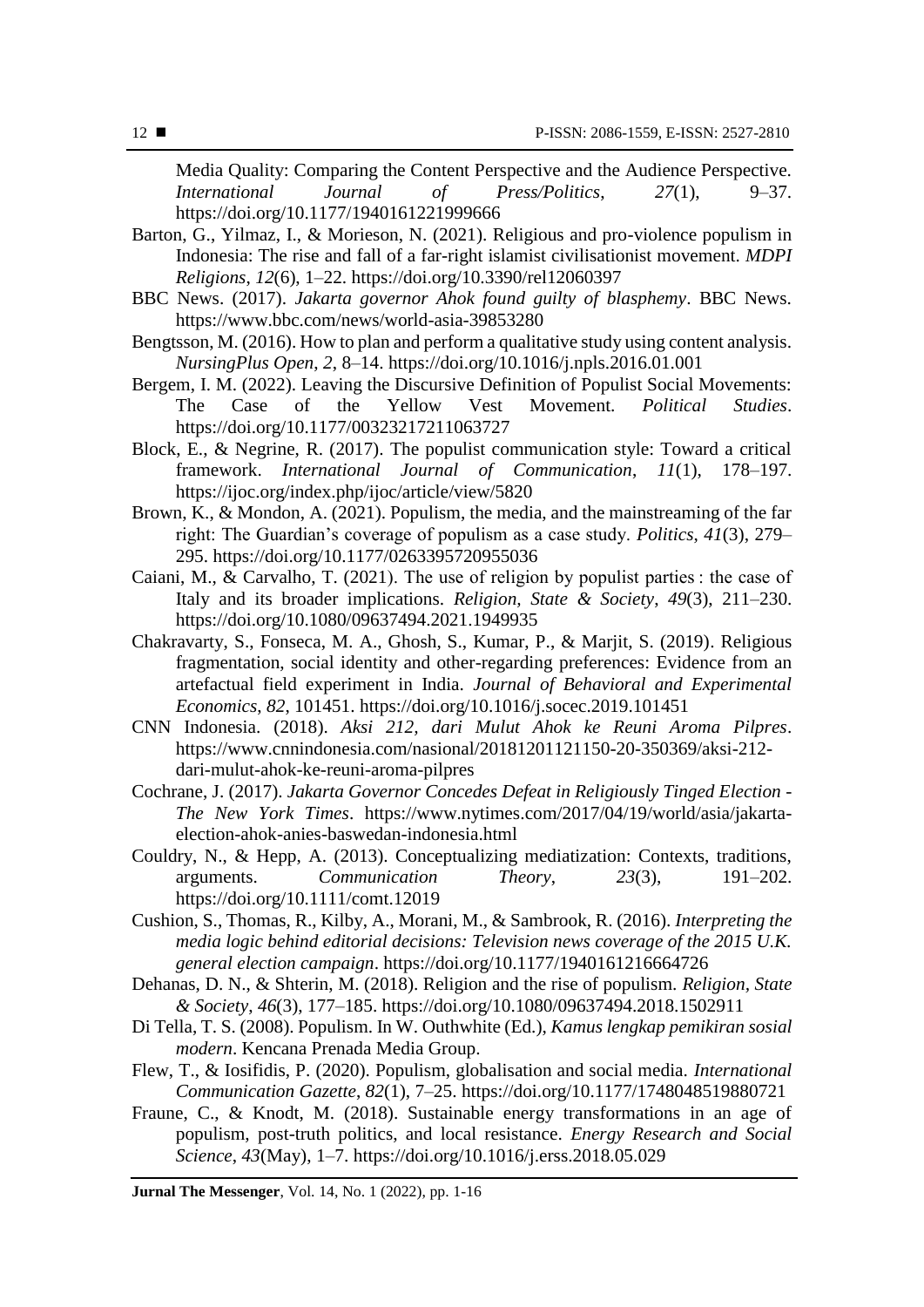- Freedman, D. (2018). Populism and media policy failure. *European Journal of Communication*, *33*(6), 604–618. https://doi.org/10.1177/0267323118790156
- Gerbaudo, P. (2018). Social media and populism: an elective affinity? *Media, Culture and Society*, *40*(5), 745–753. https://doi.org/10.1177/0163443718772192
- Grinberg, N. (2022). From populism to neoliberalism: The political economy of Latin American import-substitution industrialization: Argentina, Brazil, Mexico and Colombia in comparative perspective. *Latin American Perspectives*, *49*(2), 183– 206. https://doi.org/10.1177/0094582x211063503
- Guion, L. A. (2002). *Triangulation: Establishing the validity of qualitative studies* (pp. 1–3). Department of Family, Youth and Community Sciences, Florida Cooperative Extension Service, Institute of Food and Agricultural Sciences, University of Florida. https://sites.duke.edu/niou/files/2014/07/W13-Guion-2002-Triangulation-Establishing-the-Validity-of-Qualitative-Research.pdf
- Hadiz, V. R. (2016). *Islamic populism in Indonesia and the Middle East*. Cambridge University Press.
- Hadiz, V. R. (2017). Indonesia's year of democratic setbacks: Towards a new phase of deepening illiberalism? *Bulletin of Indonesian Economic Studies*, *53*(3), 261–278. https://doi.org/10.1080/00074918.2017.1410311
- Hameleers, M., Bos, L., & Vreese, C. H. De. (2017). The Appeal of media populism: The media preferences of citizens with populist attitudes. *Mass Communication and Society*, *20*(4), 481–504. https://doi.org/10.1080/15205436.2017.1291817
- Hammarberg, K., Kirkman, M., & De Lacey, S. (2016). Qualitative research methods: When to use them and how to judge them. *Human Reproduction*, *31*(3), 498–501. https://doi.org/10.1093/humrep/dev334
- Hara, A. E. (2018). Populism in Indonesia and its threats to democracy. *Advances in Social Science, Education and Humanities Research (ASSEHR),Third International Conference on Social and Political Sciences (ICSPS 2017)*, *129*(ICSPS 2017), 106– 111. https://doi.org/10.2991/icsps-17.2018.23
- Hepp, A., Hjarvard, S., & Lundby, K. (2015). Mediatization: theorizing the interplay between media, culture and society. *Media, Culture and Society*, *37*(2), 314–324. https://doi.org/10.1177/0163443715573835
- Hjarvard, S. (2012). Doing the right thing: Media and communication studies in a mediated world. *Nordicom Review*, *33*(Supplement 1), 27–34. http://www.nordicom.gu.se/sites/default/files/kapitel-pdf/358\_hjarvard.pdf
- Honorene, J. (2017). Understanding the role of triangulation in research. *Scholarly Research Journal for Interdisciplinary Studies*, *4/31*(April), 91–95. https://sites.duke.edu/niou/files/2014/07/W13-Guion-2002-Triangulation-Establishing-the-Validity-of-Qualitative-Research.pdf
- Hopster, J. (2021). Mutual affordances: the dynamics between social media and populism. *Media, Culture and Society*, *43*(3), 551–560. https://doi.org/10.1177/0163443720957889
- Iosifidis, P., & Wheeler, M. (2018). Modern political communication and web 2.0 in representative democracies. *Javnost*, *25*(1–2), 110–118. https://doi.org/10.1080/13183222.2018.1418962
- Irwansyah. (2020). The social contractual utilitarianism of a digital village in rural Indonesia. *Technology in Society*, *63*(November), 101354. https://doi.org/10.1016/j.techsoc.2020.101354
- Irwansyah, & Hardiah, S. (2020). Digital collaboration in teaching and learning activities: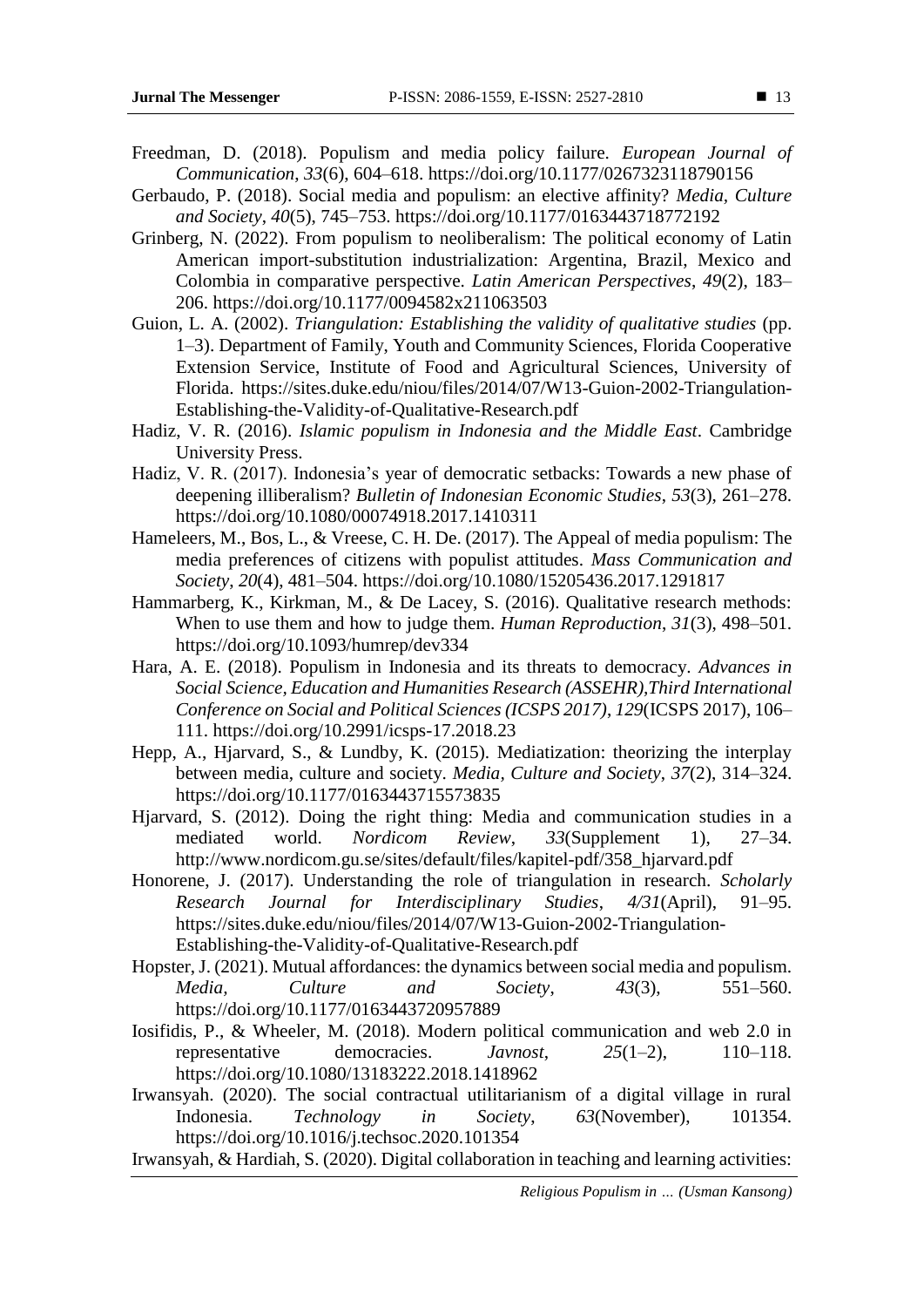The reflexivity study on educational digital empowerment. *International Journal of Learning, Teaching and Educational Research*, *19*(10), 355–370. https://doi.org/10.26803/IJLTER.19.10.20

- Lim, M. (2011). *@crossroads: Democratization & corporatization of media in Indonesia*. https://cspo.org/legacy/library/1205091216F71753673BI\_lib\_IndonesiaMedia.pdf
- Manucci, L. (2017). Populism and the media. In C. R. Kaltwasser, P. Taggart, P. O. Espejo, & P. Ostiguy (Eds.), *The Oxford Handbook of Populism*. Oxford University Press. https://doi.org/10.1093/oxfordhb/9780198803560.013.17
- Maresca, T. (2017, April 19). *Muslim voters oust Jakarta's Christian governor*. https://www.usatoday.com/story/news/world/2017/04/19/election-jakartaindonesia-governor-anies-baswedan/100646116/
- Maurer, M., Jost, P., Schaaf, M., Sülflow, M., & Kruschinski, S. (2022). How right-wing populists instrumentalize news media: Deliberate provocations, scandalizing media coverage, and public awareness for the Alternative for Germany (AfD). *International Journal of Press/Politics*, 1–2. https://doi.org/10.1177/19401612211072692
- Mayring, P. (2014). *Qualitative content analysis: Theoretical foundation, basic procedures and software solution*. http://nbn-resolving.de/urn:nbn:de:0168-ssoar-395173
- Mazzoleni, G. (2014). Mediatization and political populism. In F. Esser & J. Strömbäck (Eds.), *Mediatization of Politics: Understanding the Transformation of Western Democracy*. Palgrave Macmillan. https://doi.org/10.1057/9781137275844\_3
- McGuire, J., & Reeves, G. (2003). The Bharatiya Janata Party, Ayodha, and the rise of populist politics in India. In G. Mazzoleni, J. Stewart, & B. Horsfield (Eds.), *The Media and Neo-Populism: a Contemporary Comparative Analysis*. Praeger Publisher.
- Michielsen, Y. J. E., & van der Horst, H. M. (2022). Backlash against meat curtailment policies in online discourse: Populism as a missing link. *Appetite*, *171*, 105931. https://doi.org/10.1016/j.appet.2022.105931
- Mietzner, M. (2018). Fighting Illiberalism with Illiberalism: Islamist Populism and Democratic Deconsolidation in Indonesia. *Pacific Affairs*, *91*(2), 37–41. https://doi.org/https://dx.doi.org/10.5509/2018912261
- Moffitt, B., & Tormey, S. (2013). Rethinking populism: Politics , mediatisation and political style. *Poliical Studies*, *62*, 381–397. https://doi.org/10.1111/1467- 9248.12032
- Mudde, C., & Kaltwasser, C. R. (2017). *Populism: A very short introduction*. Oxford University Press.
- Müller, P., & Schulz, A. (2021). Alternative media for a populist audience? Exploring political and media use predictors of exposure to Breitbart, Sputnik, and Co. *Information Communication and Society*, *24*(2), 277–293. https://doi.org/10.1080/1369118X.2019.1646778
- Nadler, A. (2019). Populist communication and media environments. *Sociology Compass*, *13*(8), 1–10. https://doi.org/10.1111/soc4.12718
- Nugroho, Y., Siregar, M. F., & Laksmi, S. (2013). *Memetakan kebijakan media di Indonesia*. http://cipg.or.id/wp-content/uploads/2015/06/MEDIA-1-Kebijakan-Media-2012.pdf
- Peker, E. (2022). Finding religion: Immigration and the populist (re)discovery of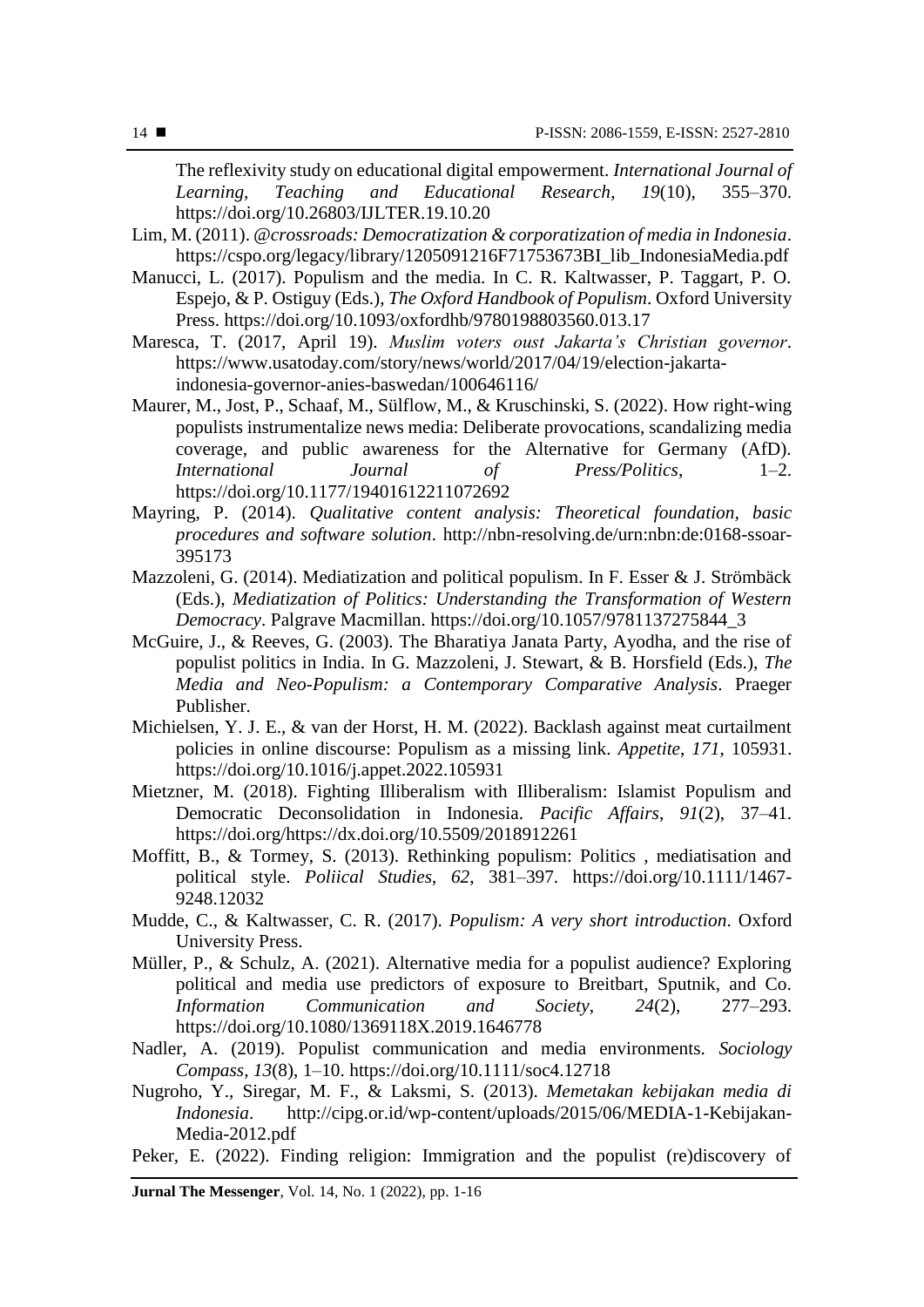Christian heritage in western and Northern Europe. *MDPI Religions*, *13*, 158. https://doi.org/https:// doi.org/10.3390/rel13020158

- Phillips, W. (2019). *The Oxygen of amplification: Better practices for reporting on extremists, antagonists, and manipulators online*. https://datasociety.net/about/#funding.
- Purdey, J. (2006). *Anti-Chinese violence in Indonesia 1996-1999*. ASAA SEA Publication Series, Singapore University Press.
- Reiter, F., & Matthes, J. (2021). Correctives of the mainstream media? A panel study on mainstream media use, alternative digital media use, and the erosion of political interest as well as political knowledge. *Digital Journalism*, 1–20. https://doi.org/10.1080/21670811.2021.1974916
- Ridder, H. (2017). The theory contribution of case study research designs. *Business Research*, *10*, 281–305. https://doi.org/10.1007/s40685-017-0045-z
- Romeijn, J. (2020). Do political parties listen to the(ir) public? Public opinion–party linkage on specific policy issues. *Party Politics*, *26*(4), 426–436. https://doi.org/10.1177/1354068818787346
- Sabat, A., Shoaib, M., & Qadar, A. (2020). Religious populism in Pakistani Punjab: How Khadim Rizvi's Tehreek-e-Labbaik Pakistan emerged. *International Area Studies Review*, *23*(4), 365 –381. https://doi.org/10.1177/2233865920968657
- Schlesinger, P. (2020). After the post-public sphere. *Media, Culture and Society*, *42*(7– 8), 1545–1563. https://doi.org/10.1177/0163443720948003
- Schmidtke, O. (2021). 'We the People': Demarcating the demos in populist mobilization—the case of the Italian lega. *MDPI Social Sciences*, *10*(10), 315. https://doi.org/https://doi.org/10.3390/socsci10100351
- Schroeder, R. (2017). Towards a theory of digital media. *Information, Communication & Society*, *4462*(May), 1–17. https://doi.org/10.1080/1369118X.2017.1289231
- Setijadi, C. (2017). Ahok's downfall and the rise of Islamist populism in Indonesia. *ISEAS Perspective*, *38*, 1–9.

https://www.iseas.edu.sg/images/pdf/ISEAS\_Perspective\_2017\_38.pdf

- Siles, I., Guevara, E., Tristán-Jiménez, L., & Carazo, C. (2021). Populism, religion, and social media in Central America. *International Journal of Press/Politics*. https://doi.org/10.1177/19401612211032884
- Simons, H. (2015). Interpret in context : Generalizing from the single case in evaluation. *Evaluation*, *21*(2), 173 –188. https://doi.org/10.1177/1356389015577512
- Solahudin, D., & Fakhruroji, M. (2020). Internet and Islamic learning practices in Indonesia: Social media, religious populism, and religious authority. *Religions*, *11*(1), 1–12. https://doi.org/10.3390/rel11010019
- Sommers, M. F. (2009). *Peranakan Chinese politics in Indonesia*. Equinox Publishing.
- Steele, J. E. (2018). *Mediating Islam: Cosmopolitan journalisms in muslim Southeast Asia (critical dialogues in Southeast Asian studies)*. University of Washington Press.
- Strömbäck, J. (2008). Four phases of mediatization : An analysis of the mediatization of Politics. *Press/Politics*, *13*(3), 228–246. https://doi.org/10.1177/1940161208319097
- Strömbäck, J. (2011). Mediatization of politics: Toward a conceptual framework for comparative research. In E. Bucy & R. L. Holbert (Eds.), *The Sourcebook for Political Communication Research: Methods, Measures, and Analytical Techniques* (pp. 367–382). Routledge.